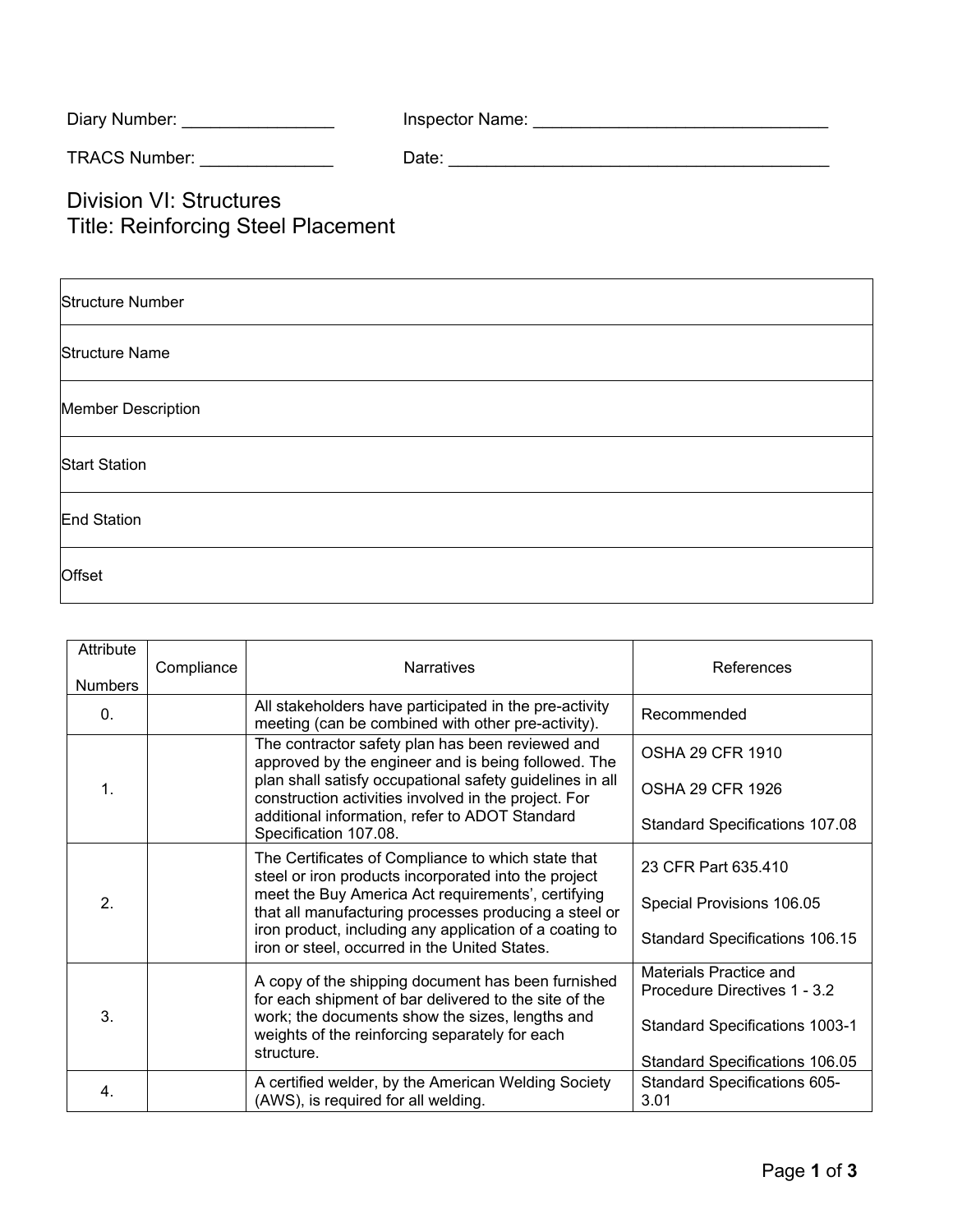| 5.  | For Pre-shipment sampling: All shipments will be<br>subject to spot random sampling upon arrival at the<br>project. The project sample will consist of one sample<br>bar seven (7) feet in length, regardless of the number<br>of bar sizes (pre-cut bars furnished by the supplier<br>are not acceptable). | Materials Practice and<br>Procedure Directives 1 - 3.3        |
|-----|-------------------------------------------------------------------------------------------------------------------------------------------------------------------------------------------------------------------------------------------------------------------------------------------------------------|---------------------------------------------------------------|
| 6.  | For non-pre-sampled reinforcing bars, a random<br>sample seven feet in length is taken for each bar<br>size, grade, heat number and manufacturer.                                                                                                                                                           | <b>Materials Practice and</b><br>Procedure Directives 1 - 4.1 |
| 7.  | When placed in the work all reinforcement is free of<br>dirt, oil, paint, grease, and heavy rust.                                                                                                                                                                                                           | Standard Specifications 605-<br>3.01                          |
| 8.  | When bar bending diagrams are not shown on the<br>project plans, shop drawings and lists showing the<br>bending of reinforcement bars has been approved by<br>the Engineer.                                                                                                                                 | Standard Specifications 605-<br>3.01                          |
| 9.  | When field bending is required, it is done without<br>heat. Bars are checked for cracks or splits; if found,<br>the bar is rejected.                                                                                                                                                                        | Standard Specifications 605-<br>3.01                          |
| 10. | Grade 40 bars which are Number 8 and larger, and<br>all sizes of Grade 60 bars will not be re-bent at the<br>same location of the original bend. Grade 40 bars<br>which are size No. 7 and smaller may be re-bent<br>once in the area of the old bend.                                                      | Standard Specifications 605-<br>3.01                          |
| 11. | All reinforcement will be furnished in the full lengths<br>indicated on the project plans or approved shop<br>drawing.                                                                                                                                                                                      | Standard Specifications 605-<br>3.02                          |
| 12. | Reinforcing steel is tied at all intersections and<br>splices using 16 gauge or heavier tie wire. If spacing<br>is less than 12 inches in each direction, alternate<br>intersections may be tied.                                                                                                           | Standard Specifications 605-<br>3.01                          |
| 13. | Tack welding of reinforcement will not be permitted<br>unless approved in writing by the Engineer.                                                                                                                                                                                                          | Standard Specifications 605-<br>3.01                          |
| 14. | Reinforcing steel mechanical splice samples are at<br>least 42 inches long with the splices at mid length.<br>Three test splice samples are done in the presence<br>of the Engineer and submitted for each size bar for<br>approval.                                                                        | Standard Specifications 605-<br>3.02                          |
| 15. | Splices will be staggered as far as possible. The type<br>and method of splices or connections will be<br>approved by the Engineer                                                                                                                                                                          | Standard Specifications 605-<br>3.02                          |
| 16. | Splices are in accordance with the project plans and<br>only approved mechanical splicers are used.                                                                                                                                                                                                         | Standard Specifications 605-<br>3.02                          |
| 17. | Precast mortar tie-blocks, metal or plastic chairs,<br>spacers, hangers, wires or other approved supports<br>are used to insure proper spacing and maintain the<br>specified clearance of the reinforcing steel.                                                                                            | Standard Specifications 605-<br>3.01                          |
| 18. | When epoxy-coated reinforcement is required, all<br>metal hardware (chairs, tie-wire, screed rail supports,<br>etc.) that will remain permanently in the concrete will<br>be epoxy coated reinforcement; shall be made of or<br>coated with a dielectric material.                                          | <b>Standard Specifications 605-</b><br>3.03(B)                |